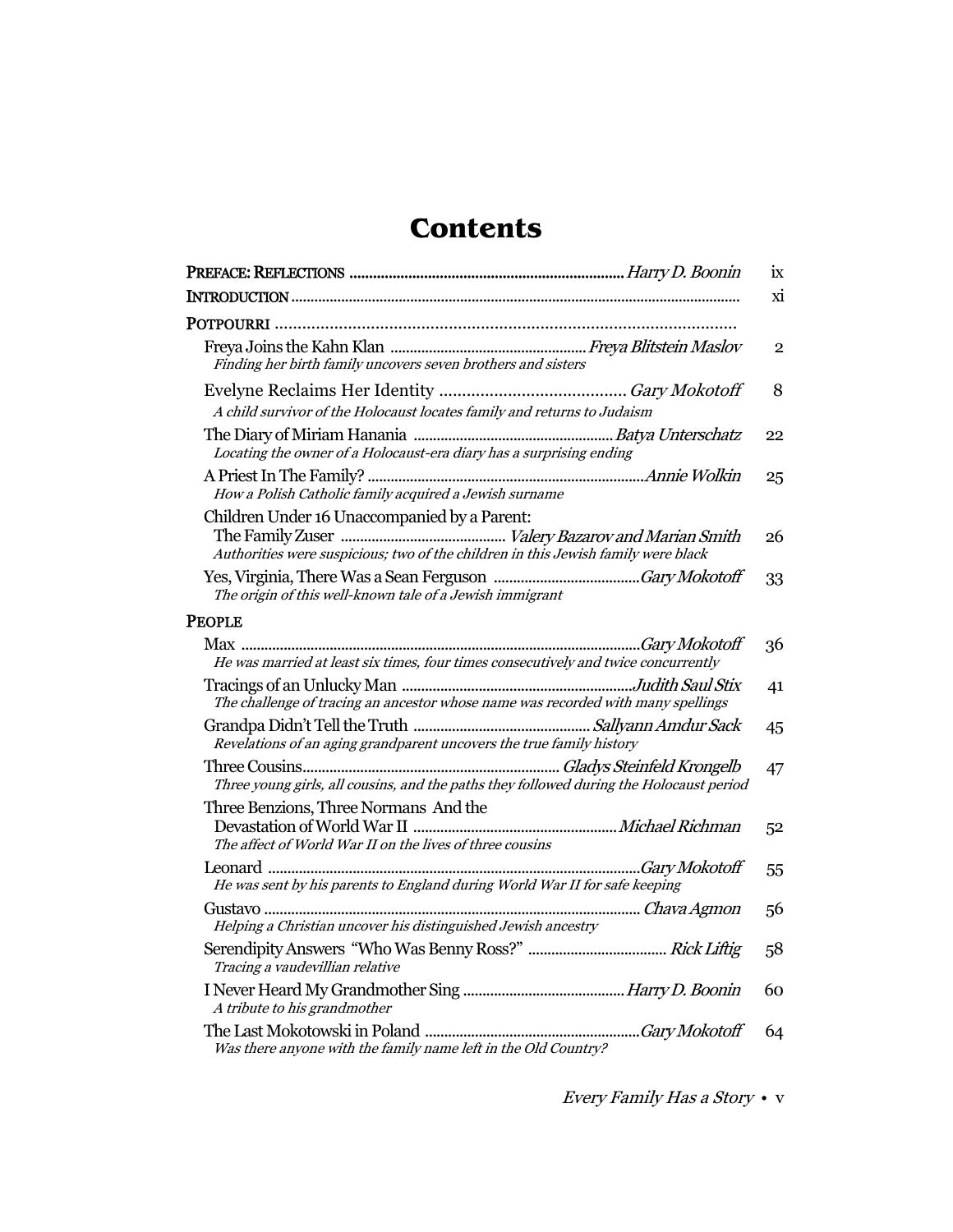| The fate of patriotic German Jews in the Nazi era                                                                                | 66  |
|----------------------------------------------------------------------------------------------------------------------------------|-----|
| A Christian discovers her father's Jewish ancestry                                                                               | 71  |
| A Holocaust survivor searches for the family she never knew                                                                      | 77  |
| Using a photograph to help an inquirer locate his father                                                                         | 92  |
| Uncovering the unusual lives of family members                                                                                   | 94  |
| Searching for relatives in Argentina                                                                                             | 98  |
| The original name was not Silverstone                                                                                            | 101 |
| A 200-year-old diary leads to a genealogical adventure                                                                           | 102 |
| A family reunion for the Hemmerdinger family                                                                                     | 105 |
| Our Family's Link to the Civil War Stephanie Wroblewski Isaacs<br>A soldier who died at Andersonville prison may be a relative   | 108 |
| A Jewish Civil War Veteran Finally Receives a Visitor  Alexander Woodle<br>Honoring an ancestor who fought in the Civil War      | 112 |
| On the Trail of Uncle Herschel, The Jewish Gaucho  Scott D. Seligman<br>Not every Jewish immigrant to the New World was a tailor | 116 |
| A genealogist faces the Holocaust                                                                                                | 125 |
| The link between the author and an 11th-century rabbi                                                                            | 128 |
|                                                                                                                                  |     |
| An Argentinean Jew confronts anti-Semitism in Ukraine                                                                            | 134 |
| A Trip to the Shtetl of My Ancestors  Roseanna Tendler Worth<br>Visiting an ancestral village during the Soviet Union era        | 137 |
| Memorializing the presence of the Jewish community of a town in the Czech Republic                                               | 150 |
| A trip to the towns of ancestry in Slovakia                                                                                      | 154 |
| A house in Miskolc, Hungary, has family history                                                                                  | 158 |
| Searching for Roots and Finding Much More  Howard Margol<br>Visiting a town in the Old Country uncovers lost family              | 165 |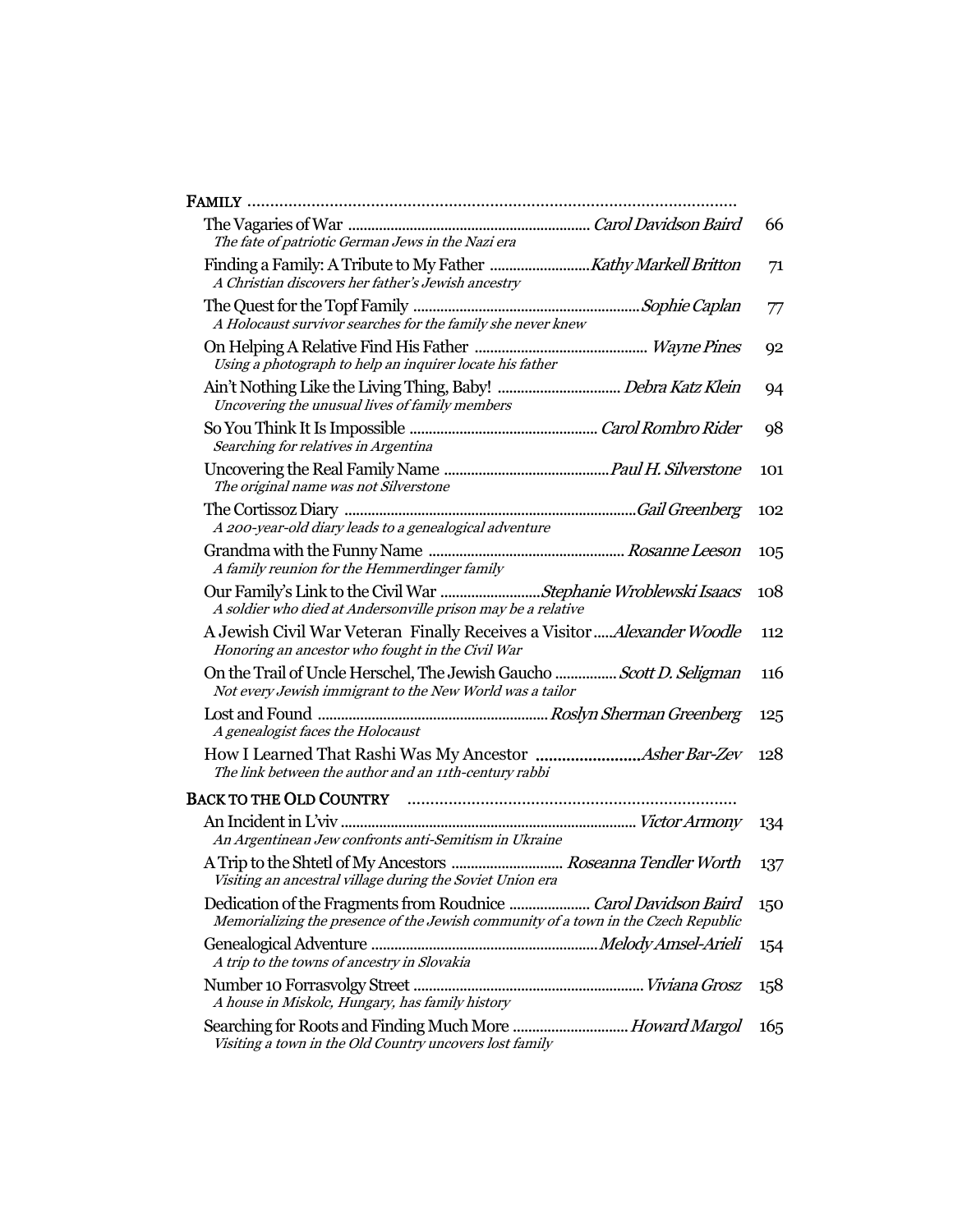| You travel thousands of miles to the Old Country and find nothing; then what?                                        | 169        |
|----------------------------------------------------------------------------------------------------------------------|------------|
| A trip to many towns in Lithuania                                                                                    | 175        |
|                                                                                                                      |            |
| What it means to be in a family with a 500-year-old history of being secret Jews                                     | <b>180</b> |
| Short stories about people who discover their crypto-Jewish heritage                                                 | 184        |
| A Painful Portuguese Odyssey  Rufina Bernardetti Silva Mausenbaum<br>History of a marrano family                     | 186        |
| History of the crypto-Jews of this tiny island chain                                                                 |            |
|                                                                                                                      |            |
| One viewpoint on how luck is involved in family history research                                                     | 194        |
| Another viewpoint on how luck is involved in family history research                                                 | 197        |
| A third viewpoint on how luck is involved in family history research                                                 |            |
| <b>GENEALOGY</b>                                                                                                     |            |
| Overexcitement at a discovery can lead to an embarrassing moment                                                     |            |
| How Does a Genealogist Know                                                                                          |            |
| An analysis of the compatibility between genealogical research and married life                                      | 203        |
| A genealogist fulfills the request of a client who "wanted a relative dead"                                          | 205        |
| False Leads, False Hope: A Cautionary Tale  Ann Gleich Harris<br>The excitement of discovery is shattered by reality | -208       |
| Helping a brother-in-law discover his birth mother                                                                   | 210        |
| How I Found Out I Was Not Related to Jan Murray  Varda Epstein<br>A family legend destroyed                          | 214        |
| Tracing the reason for a family suicide                                                                              |            |
| Preponderance of Evidence:                                                                                           |            |
| Preponderance of evidence can sometimes lead to wrong conclusions                                                    |            |
| Who Rests in the Philadelphia Cemetery?<br>He was deported from Ellis Island, yet he was buried in Philadelphia      | 223        |

Every Family Has a Story • vii